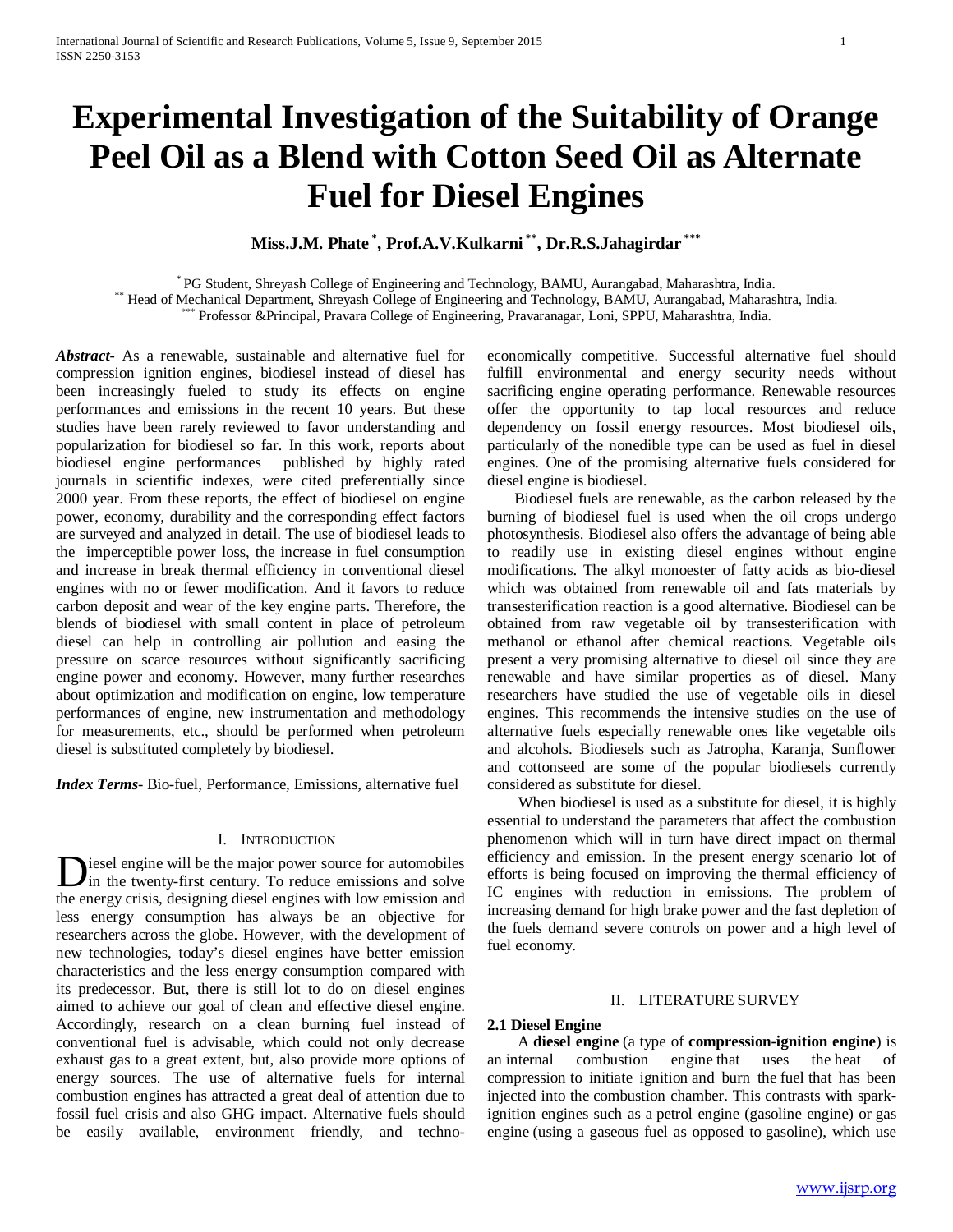a spark plug to ignite an air-fuel mixture. The engine was developed by German inventor Rudolf Diesel in 1893.

 The diesel engine has the highest thermal efficiency of any standard internal or external combustion engine due to its very high compression ratio. Low-speed diesel engines (as used in ships and other applications where overall engine weight is relatively unimportant) can have a thermal efficiency that exceeds 50%.

#### **2.1.1 Brake specific fuel consumption** (**BSFC**)

 It is a measure of the fuel efficiency of a shaft reciprocating engine. It is the rate of fuel consumption divided by the power produced. It may also be thought of as powerspecific fuel consumption, for this reason. BSFC allows the fuel efficiency of different reciprocating engines to be directly compared.

To calculate BSFC, use the formula

$$
BSFC = x/p \tag{2.1}
$$

Where:

 $\dot{x}$  is the fuel consumption rate in grams per second (g/s) P is the power produced in watts where  $P = T x N$ N is the engine speed in revolutions per second T is the engine torque in **[newton meters](http://en.wikipedia.org/wiki/Newton_meter)**  $(N \cdot m)$ 

 Commonly BSFC is expressed in units of grams per kilowatt-hour (g/kW·h). The conversion factor is as follows: BSFC  $[g/kW \cdot h] = BSFC [g/J] \times (3.6 \times 10^6)$ 

 An IC engine is used to produce mechanical power by [combustion](http://en.wikipedia.org/wiki/Combustion) of fuel. Power is referred to as the rate at which work is done. Power is expressed as the product of force and linear velocity or product of [torque](http://en.wikipedia.org/wiki/Torque) and [angular velocity.](http://en.wikipedia.org/wiki/Angular_velocity) In order to measure power one needs to measure torque or force and speed. The force or torque is measured by **[Dynamometer](http://en.wikipedia.org/wiki/Dynamometer)** and speed by [Tachometer.](http://en.wikipedia.org/wiki/Tachometer) The power developed by an engine and measured at the output shaft is called the brake power (bp) and is given by,

$$
BP = \frac{2\pi NT}{60} \tag{2.2}
$$

Where: T is the torque, N is the rotational speed,

 However while calculating the Mechanical efficiency another factor called Indicated power is considered. It is defined as the power developed by combustion of fuel in the combustion chamber (IP). It is always more than brake power. It is given by

$$
IP = \frac{PmLANk}{60}
$$
 (2.3)

 Where:  $P_m$  is the [mean](http://en.wikipedia.org/wiki/Mean) [pressure,](http://en.wikipedia.org/wiki/Pressure) A is the area of the [piston](http://en.wikipedia.org/wiki/Piston)

 N is Rotational speed of the engine, rpm (It is N/2 for four stroke engine), and

#### k is the number of [cylinders](http://en.wikipedia.org/wiki/Cylinder_(engine))

L is length of stroke

 Therefore the difference between ip and bp indicates the power loss in the mechanical components of engine (due to friction). So the mechanical efficiency is defined as ratio of brake power to the indicated power. Friction power is the difference between indicated power and brake power.

#### **2.1.2 Thermal Efficiency and Heat Balance**

 Thermal efficiency of an engine is defined as the ratio of the output to that of the chemical energy Input in the form of fuel supply. It may be based on brake or indicated output. It is the true indication of the efficiency with which the chemical energy of fuel (input) is converted into mechanical work. Thermal efficiency also accounts for combustion efficiency, i.e., for the fact that whole of the chemical energy of the fuel is not converted into heat energy during combustion.

$$
\frac{b p}{m_f X C V}
$$

**Brake thermal efficiency = (2.4)** Where,

 $CV = Calorific value of fuel, kJ/kg, and$ 

 $m_f$  = Mass of fuel supplied, kg/sec.

The energy input to the engine goes out in various forms  $- a$ part is in the form of brake output, a part into exhaust, and the rest is taken by cooling water and the lubricating oil. The breakup of the total energy input into these different parts is called the **Heat Balance**. The main components in a heat balance are brake output, coolant losses, heat going to exhaust, radiation and other losses. Preparation of heat balance sheet gives us an idea about the amount of energy wasted in various parts and allows us to think of methods to reduce the losses so incurred.

#### **2.1.3 Exhaust Smoke and Other Emissions**

 Smoke and other exhaust emissions such as oxides of nitrogen (NOx), unburned hydrocarbons (UBHC), etc. are nuisance for the public environment. With increasing emphasis on air pollution control all efforts are being made to keep them as minimum as it could be. Smoke is an indication of incomplete combustion. It limits the output of an engine if air pollution control is the consideration. Exhaust emissions have of late become a matter of grave concern and with the enforcement of legislation on air pollution in many countries; it has become necessary to view them as performance parameters.

#### **2.2 Criteria for a Fuel to be Engine Fuel**

 In IC engine, the thermal energy is released by burning the fuel in the engine cylinder. The combustion of fuel in IC engine is quite fast but the time needed to get a proper air/fuel mixture depends mainly on the nature of fuel and the method of its introduction into the combustion chamber.

The fuel should therefore satisfy the following performance.

1. High energy density.

2. Good combustion characteristics.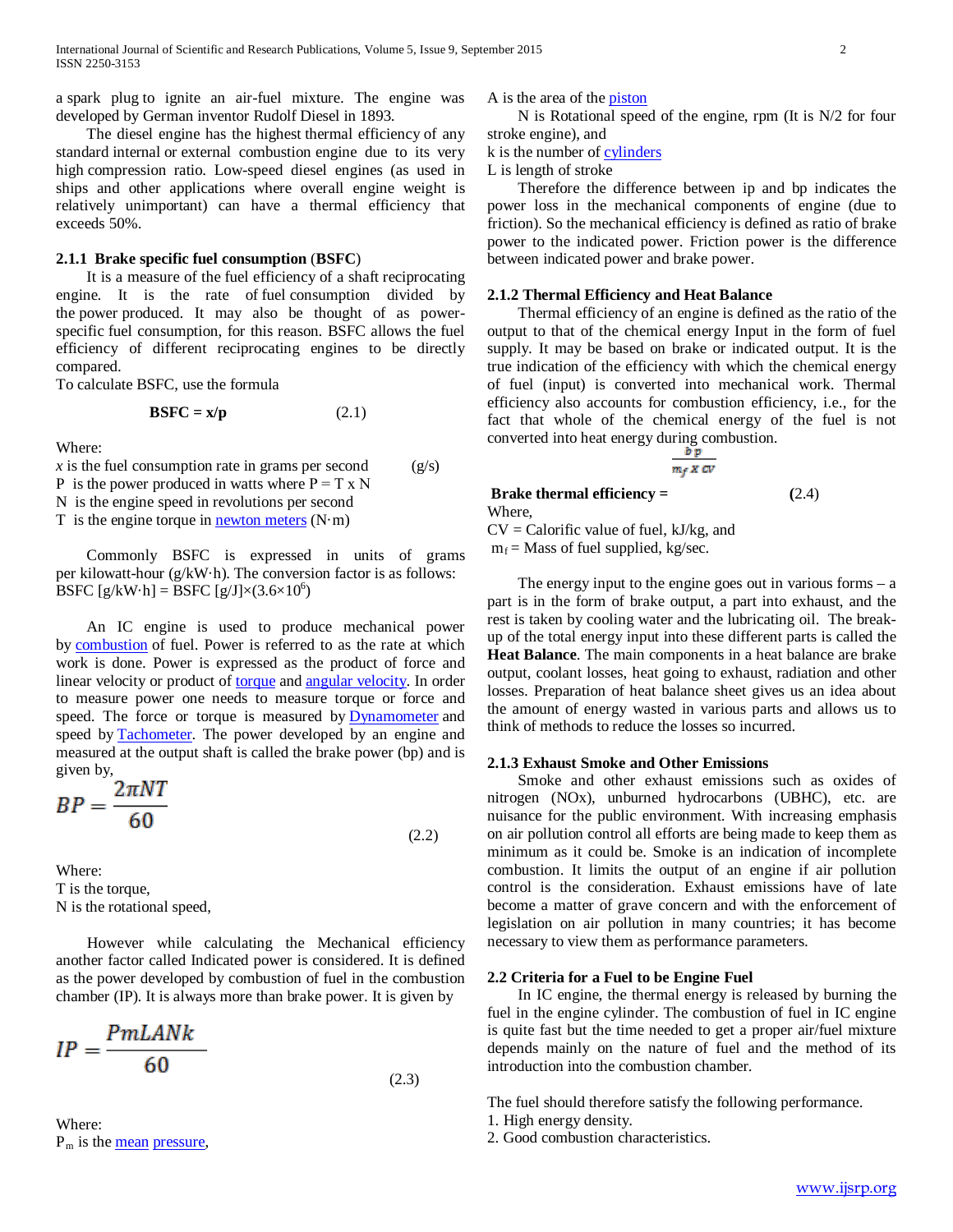- 3. High thermal stability.
- 4. Low deposit forming tendencies.
- 5. Compatibility with the engine hardware.
- 6. Good fire safety.
- 7. Low toxicity.
- 8. Less pollution.

9. Easy transferability and onboard vehicle storage.

 The combustion process in the cylinder should take as little time as possible with the release of maximum heat energy during the period of operation. Longer operation results in the formation of deposits which in combination with other combustion products may cause excessive wear and corrosion of cylinder, piston and piston rings. The combustion product should not be toxic when exhausted to the atmosphere. These requirements can be satisfied using a number of liquid and gaseous fuels. The biodiesel from non edible sources like Jatropha, Pongamia, Mahua, Neem etc. meets the above engine performance requirement and therefore can offer perfect viable alternative to diesel oil in India.

#### **2.3 Biodiesel Standard**

 Biodiesel has a number of standards for its quality. The European standard for biodiesel is [EN 14214,](http://en.wikipedia.org/wiki/EN_14214) which is translated into the respective national standards for each country that forms the [CEN\(](http://en.wikipedia.org/wiki/European_Committee_for_Standardization)European Committee for Standardization) area e.g., for the United Kingdom, **[BS](http://en.wikipedia.org/wiki/British_Standards)** EN 14214 and for Germany **[DIN](http://en.wikipedia.org/wiki/DIN)** EN 14214. It may be used outside the CEN area as well. The main difference that exists between EN 14214 standards of different countries is the national annex detailing climate related requirements of biodiesel in different CEN member countries.

| $sr$ .no. | <b>ASTM D-6751 / BIS standards for Biodiesel</b> |                         |  |  |  |  |  |
|-----------|--------------------------------------------------|-------------------------|--|--|--|--|--|
| 11        | Flash point (closed                              | 130°C min. (150°C       |  |  |  |  |  |
|           | cup)                                             | average)                |  |  |  |  |  |
| 22        | Water and sediment                               | 0.050% by vol., max.    |  |  |  |  |  |
| 33        | Kinematic viscosity at                           | $1.9 - 6.0$ mm $2/s$    |  |  |  |  |  |
|           | $40^{\circ}$ C                                   |                         |  |  |  |  |  |
| 44        | Sulfated ash                                     | $0.020\%$ by mass, max. |  |  |  |  |  |
| 55        | Sulfur                                           | $0.05\%$ by mass, max.  |  |  |  |  |  |
| 66        | Copper strip corrosion                           | No. 3 max               |  |  |  |  |  |
| 77        | Cetane                                           | 47 min.                 |  |  |  |  |  |
| 88        | Carbon residue                                   | $0.050\%$ by mass, max. |  |  |  |  |  |
| 99        | Acid number --<br>mg<br>KOH/g                    | $0.80$ max.             |  |  |  |  |  |
| 110       | Free glycerin                                    | $0.020\%$ mass          |  |  |  |  |  |
| 111       | Total glycerine (free                            | $0.240\%$ by mass, max. |  |  |  |  |  |
|           | glycerine                                        |                         |  |  |  |  |  |
|           | and<br>unconverted                               |                         |  |  |  |  |  |
|           | glycerides combined)                             |                         |  |  |  |  |  |

| 112 | Phosphorus content | $0.001$ max. % mass |
|-----|--------------------|---------------------|
| 113 | Distillation       | 90% @ 360 °C        |

#### **2.4 Features of Biodiesel**

1. Biodiesel is a clean burning fuel

 2. Biodiesel does not have any toxic emissions like mineral diesel

 3. Biodiesel is made from any vegetable oil such as Soya, Rice bran, Canola, Palm, Coconut, mustard or peanut or from any animal fat like Lard or tallow.

 4. Biodiesel is a complete substitute of Mineral diesel (HSD).

 5. Biodiesel is made through a chemical process which converts oils and fats of natural origin into fatty acid methyl esters (FAME). Biodiesel IS NOT vegetable oil.

 6. Biodiesel is intended to be used as a replacement for petroleum diesel fuel, or can be blended with petroleum diesel fuel in any proportion.

 7. Biodiesel does not require modifications to a diesel engine to be used.

 8. Biodiesel has reduced exhaust emissions compared to petroleum diesel fuel.

 9. Biodiesel has lower toxicity compared to petroleum diesel fuel.

 10. Biodiesel is safer to handle compared to petroleum diesel fuel.

 11. Biodiesel quality is governed by ASTM D 6751 quality parameters.

#### **2.5 Advantages and Disadvantages of Biodiesel**

 Compared to other alternative fuels, biodiesel fuel supports some unique features and qualities. Unlike any other alternative fuels, it has successfully passed all the health effects testing requirements, meeting the standards of the 1990 Clean Air Act Amendments

#### **2.5.1 Advantages of Biodiesel Fuel**

.

- Biodiesel fuel is a renewable energy source unlike petroleum-based diesel.
- An excessive production of soybeans in the world makes it an economic way to utilize this surplus for manufacturing the Biodiesel fuel.
- One of the main biodiesel fuel advantages is that it is less polluting than petroleum diesel. The lack of sulfur in 100% biodiesel extends the life of catalytic converters.
- Another of the advantages of biodiesel fuel is that it can also be blended with other energy resources and oil.
- Biodiesel fuel can also be used in existing oil heating systems and diesel engines without making any alterations.
- It can also be distributed through existing diesel fuel pumps, which is another biodiesel fuel advantage over other alternative fuels.
- The lubricating property of the biodiesel may lengthen the lifetime of engines.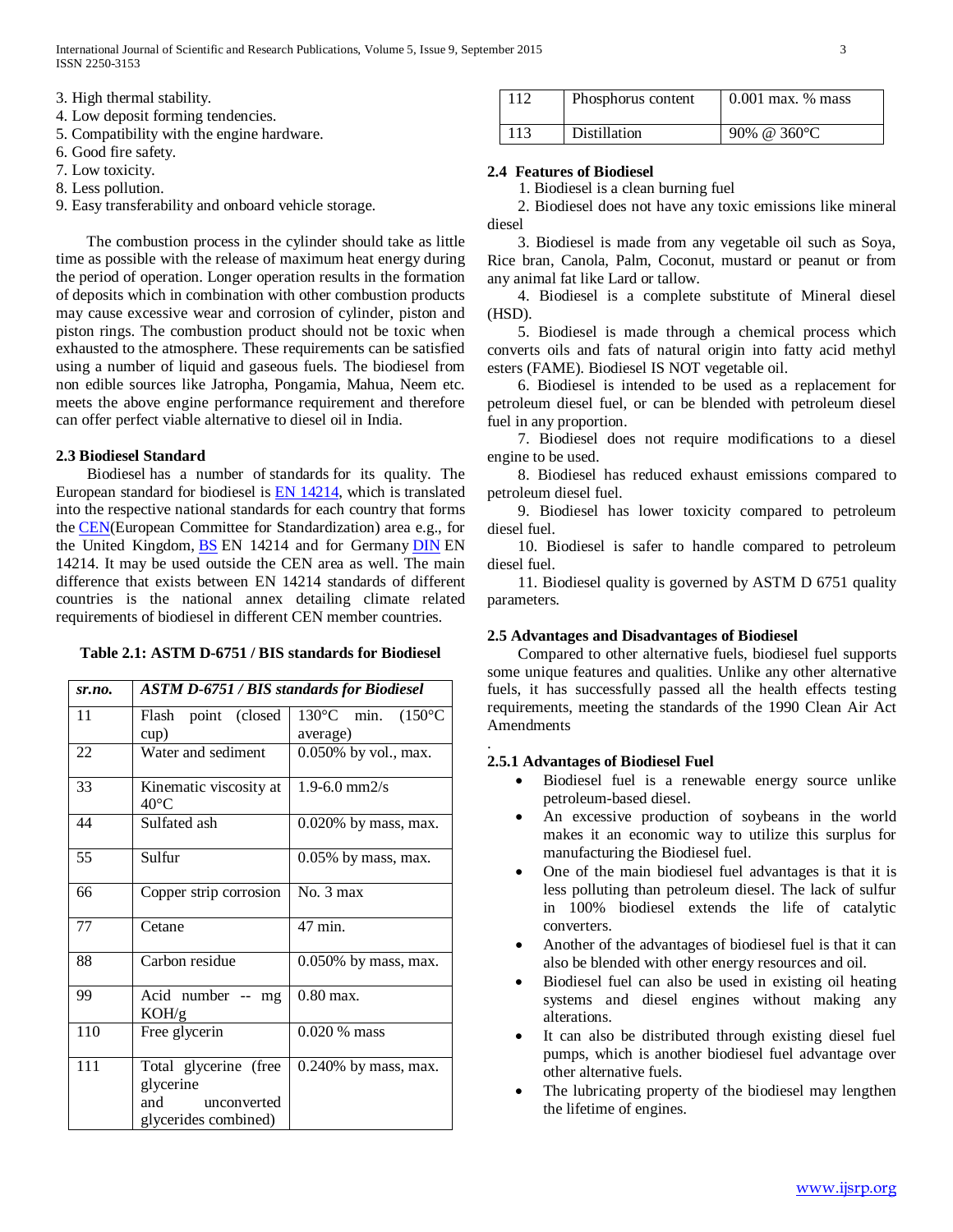#### **2.5.2 Disadvantages of Biodiesel Fuel**

- At present, Biodiesel fuel is about one and a half times more expensive than petroleum diesel fuel.
- It requires energy to produce biodiesel fuel from crops; plus there is the energy of sowing, fertilizing and harvesting.
- Another biodiesel fuel disadvantage is that it can harm rubber hoses in some engines. As Biodiesel cleans the dirt from the engine, this dirt can then get collected in the fuel filter, thus clogging it. So, filters have to be changed after the first several hours of biodiesel use.
- Biodiesel fuel distribution infrastructure needs improvement, which is another of the biodiesel fuel disadvantages.

#### **2.6 Characteristics of** *Cottonseed* **oil:**

 India is the fifth largest cotton producing country in the world today, the first-four being the U.S, china, Russia and Brazil. Our country produces about 8% of the world cotton. Cotton is a tropical plant. Cottonseed oil is a vegetable oil extracted from the seeds of the cotton. After being freed from the linters, the seeds are shelled and then crushed and pressed or treated with solvents to obtain the crude cotton seed oil. Cotton seed oil is one of the most widely available oils and it is relatively inexpensive.

#### **2.7Comparision of Properties of Biodiesel & Diesel:**

**Table 2.2: Properties of Biodiesel and Diesel comparision**

| <b>Ssr</b> | <b>Test</b> | Unit            |             |             |             |           |
|------------|-------------|-----------------|-------------|-------------|-------------|-----------|
| .no        |             |                 | Diesel      | Blend       |             |           |
| ٠          |             |                 | <b>B00%</b> | <b>B20%</b> | <b>B30%</b> | B40%      |
| 11         | Colour      |                 | Golden      | <b>NA</b>   | <b>NA</b>   | <b>NA</b> |
|            |             |                 |             |             |             |           |
| 22         | Density     | $Kg/m^3$        | 830         | 835         | 846         | 858       |
| 33         | Viscosity   | Cst             | 2.9         | 3.6         | 4.1         | 4.6       |
| 44         | Cetane      |                 | 51          | 51.3        | 51.4        | 52.4      |
|            | Number      |                 |             |             |             |           |
| 55         | CV          | MJ/kg           | 42.5        | 41.3        | 41.18       | 40.1      |
| 66         | Flash Pt.   | °C              | 65          | 76          | 108         | 130       |
| 77         | Fire pt.    | $\rm ^{\circ}C$ | 72          | 84          | 117         | 141       |

#### **2.8 Pre-heating of Biodiesel**

 Different vegetable oils are considered as alternative fuels for diesel engines. The important advantages of vegetable oils as fuel are that they are renewable, can be produced locally, cheap and less pollutant for environment compared to diesel fuel. According to literature, use of vegetable oils as fuel in diesel engines causes several problems, namely poor fuel atomization and low volatility originated from their high viscosity, high molecular weight and density. After the use of vegetable oils for a long period of time, these problems may cause important engine failures. To improve fuel properties and decrease viscosity and density of oils, various methods such as heating the vegetable oils, mixing with diesel fuel, emulsion with alcohol and transesterification have been employed. Many experiments have clearly revealed that the widely applied and convenient method for reduction of viscosity and density of vegetable oils is transesterification.

#### III. SYSTEM DEVELOPMENT

#### **3.1 Introduction**

 Direct injection diesel engines occupy an important place in the developing countries since they power agricultural pumps, small power tillers, light surface transport vehicles and other machineries. The problem of increasing demand for high brake power and the fast depletion of the fuels demand severe controls on power and a high level of fuel economy. Many innovative technologies are developed to tackle these problems. Modification is required in the existing engine designs. Some optimization approach has to be followed so that the efficiency of the engine is not comprised. As far as the IC engines are concerned the thermal efficiency and emission is the important parameters for which the other design and operating parameters has to be optimized.

 DOE is a technique of defining and investing all possible combinations in an experiment involving multiple factors and to identify the best combination. In this, different factors and their levels are identified. Design of experiments is also useful to combine the factors at appropriate levels, each with the respective acceptable range, to produce the best results and yet exhibit minimum variation around the optimum results.

The methods of Design of Experiment are as follows:

1) Full Factorial method,

- 2) Taguchi method,
- 3) Response surface method and
- 4) Mixture method.

 Among the available methods, Taguchi design is one of the most powerful DOE methods for analyzing the experiment. The salient features of this method are:

 1) A simple, efficient and systematic method to optimize process to improve the performance and reduce cost.

 2) Help arrive at the best parameters for the optimal conditions with the least number of experiments.

 It is a scientifically disciplined mechanism for evaluating and implementing improvements in products, processes, materials, equipments and facilities.

 DOE technique is used to identify the key factors that make the greatest contributions to the variation in response parameters of interest. It introduced the loss function concept which combines cost, target and variations into one metric. The signalnoise ratio is a Figure of merit and relates inversely to the loss function. It is defined as the ratio of the amount of energy for intended function to the amount of energy wasted. DOE recommends orthogonal array (OA) for lying out of the experiments which is significant part of this method. Instead of varying one factor at a time, all factors are varied simultaneously as per the design array and the response values are observed. It has the ability to evaluate several factors in a minimum number of tests. The results of the experiments are analyzed to achieve the following objectives.

• To establish the optimum conditions for the BTHE, BSFC, HC, NOx;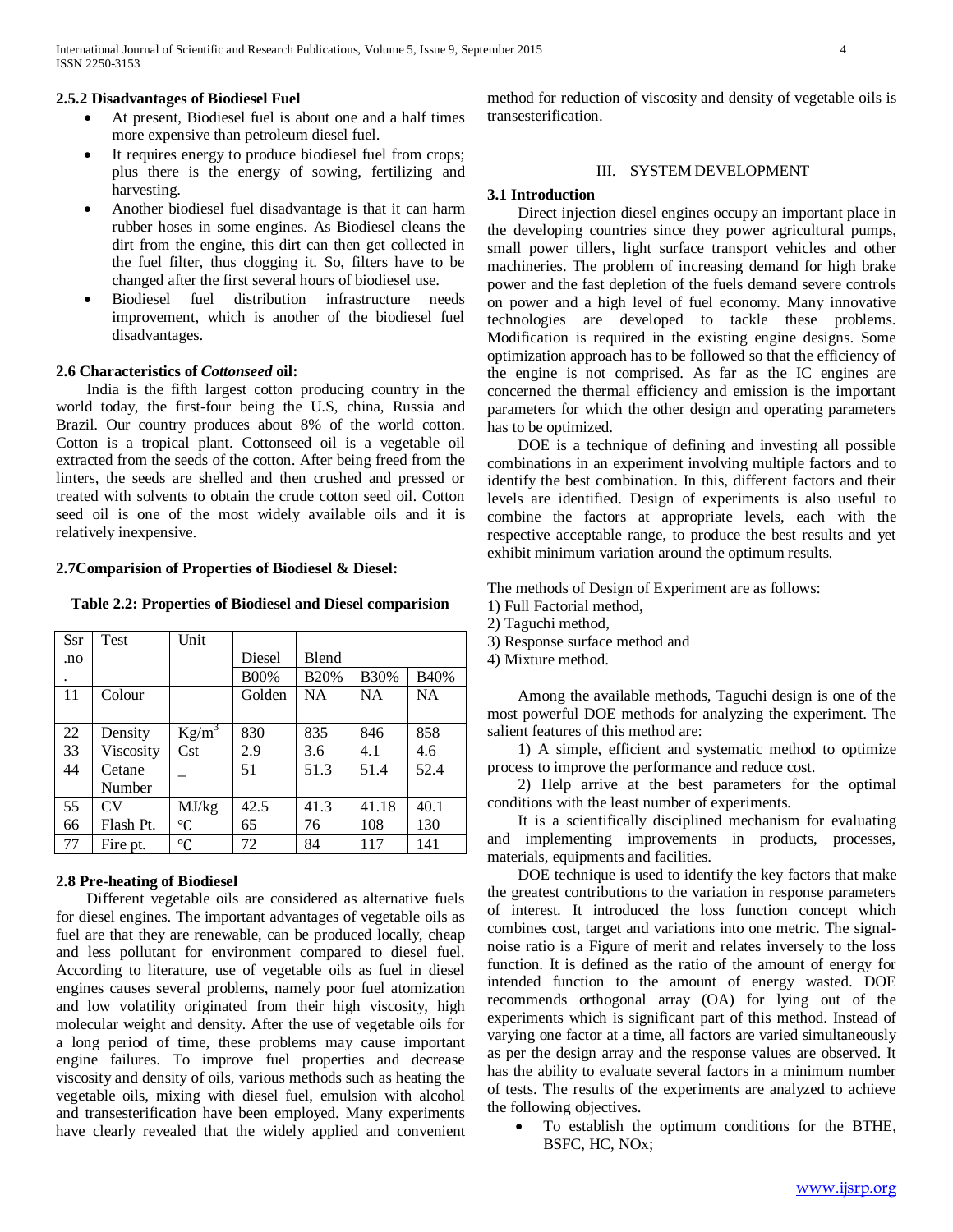- To estimate the contributions of individual parameter to the response;
- To predict the response under optimum conditions;
- To develop mathematical model for thermal efficiency.
- To run the confirmation test for validation.

 The optimum condition is identified by studying the main effects of each of the parameters. The main effects indicate the general trend of influence of each parameter.

The steps involved in DOE method are:

- Identifying the response functions and control parameters to be evaluated;
- Determining the number of levels of the control parameters;
- Selecting the appropriate orthogonal array, assigning the parameters to the array and conducting the experiments;
- Analyzing the experimental results and selecting the optimum level of control parameters;
- Validating the optimal control parameters through a confirmation experiment.

 To find optimum parameters, it is required to find out parameters which make maximum effect on the performance of diesel engine. Series of experiments were conducted for Specific Fuel Consumption and Brake Thermal Efficiency. Taguchi method is being applied to select the control factor levels (Blend Ratio, Injection Pressure and Engine Load and speed) to come up with optimal diesel engine control parameters.

 There are two types of factors that affect functional characteristics that are control factors and noise factors. The factors which are easily control are control factors. Noise factors are those factors which are difficult or some time impossible or too expensive to control. The preferred parameter settings are then determined through the analysis of S/N ratio. There are three types of SN ratio, Smaller the best, Nominal the best and Larger the best, are selected depending on desire performance.

 Once all SN ratios have been computed for each run of experiment, Taguchi advocates graphical approach to analyze the data. In the graphical approach, S/N ratios and average mean response are plotted for each factor against each of its levels. The optimum parameters are then examined through peak point in SN ratios. By using minitab16 software, 4 factors and 3 levels in Taguchi design of experiment method inserted and got following array perform experiment.

#### **3.2 Determining Parameter Design Orthogonal Array**

 The effect of many different parameters on the performance characteristic in a condensed set of experiments can be examined by using the orthogonal array experimental design proposed by Taguchi. Once the parameters affecting a process that can be controlled have been determined, the levels at which these parameters should be varied must be determined. Determining what levels of a variable to test requires an in-depth understanding of the process, including the minimum, maximum, and current value of the parameter. If the difference between the minimum and maximum value of a parameter is large, the values being tested can be further apart or more values can be tested. If the range of a parameter is small, then less value can be tested or the values tested can be closer together. Also, the cost of conducting experiments must be considered when determining the number of levels of a parameter to include in the experimental design. Typically, the number of levels for all parameters in the experimental design is chosen to be the same to aid in the selection of the proper orthogonal array.

 Knowing the number of parameters and the number of levels, the proper orthogonal array can be selected. Using the array selector table shown below, the name of the appropriate array can be found by looking at the column and row corresponding to the number of parameters and number of levels. Once the name has been determined (the subscript represents the number of experiments that must be completed), the predefined array can be looked up. These arrays were created using an algorithm Taguchi developed, and allows for each variable and setting to be tested equally.

**Table 3.1: Orthogonal Array Selection Table**

|    |                                |     |     |                              |     |     |             |             |     |     |     |                 |         |     |     |                   | Number of Parameters (P) |     |     |     |     |     |     |     |     |     |     |     |     |     |
|----|--------------------------------|-----|-----|------------------------------|-----|-----|-------------|-------------|-----|-----|-----|-----------------|---------|-----|-----|-------------------|--------------------------|-----|-----|-----|-----|-----|-----|-----|-----|-----|-----|-----|-----|-----|
|    |                                |     |     |                              |     |     |             |             |     |     |     |                 |         |     |     |                   | 18                       | 19  | 21  | n   | п   | 23  | 24  | 25  | 26  |     | и   | 29  |     |     |
|    | L4                             | L4  | LB  | L8.                          | L8  | u   | L12         | L12         |     |     |     | L12 L12 L16 L16 | L16 L16 |     |     | $L32$ $L32$ $L32$ |                          | L32 | 32  | L32 | 32  | L32 | L32 | L32 | L32 | L32 | L32 | L32 | L32 | L32 |
| 긔3 | L9                             | L۹  | 19  | L18                          | L1B | L18 | 118         | 127         | L27 | 127 | L27 | L27             | L36     | L36 | L36 | 136               | L36                      | 136 | L36 | L36 | 135 | L36 |     |     |     |     |     |     |     |     |
|    |                                |     |     | 4  L'16   L'16   L'16   L'16 | 132 |     | $132$ $132$ | $132$ $132$ |     |     |     |                 |         |     |     |                   |                          |     |     |     |     |     |     |     |     |     |     |     |     |     |
|    | $\frac{3}{2}$ 5 $\frac{1}{25}$ | L25 | L25 | L25                          | L25 | L50 | L50         | L50         | 50  | 50  | L50 |                 |         |     |     |                   |                          |     |     |     |     |     |     |     |     |     |     |     |     |     |

#### **3.3 Grey Relational Analysis.**

Signal-to-noise ratio  $(S/N)$  is a measure used in science and engineering for comparing the level of a desired signal to the level of background noise. Since the present study aimed at optimizing eight response parameters, it might so happen that the higher  $S/N$  ratio for one performance characteristic may exhibit a lower  $S/N$  ratio for another characteristic. Therefore, the overall evaluation of the  $S/N$  ratio was required for the optimization of multiple performance characteristics. Grey relational analysis was found to be an efficient tool for analyzing this kind of problem. It was used to determine the key factors of the system and their correlations. The key factors were identified by the input and output sequences.

 The experimental results were first normalized in the range between zero and one. Afterwards, the grey relational coefficients were obtained from the normalized experimental data to express the relationship between the desired and actual experimental data. Lastly, the overall grey relational grade was obtained by averaging the grey relational coefficients corresponding to each selected process response. The evaluation of the multiple process response was based on the grey relational grade. This method was employed to convert a multiple response process optimization problem into a single response problem with the objective function of overall grey relational grade. The corresponding level of parametric combination with the highest grey relational grade was considered as the optimum process parameter.

 Therefore, when the target value of the original sequence was "the higher-the-better" the original sequence was normalized as follows: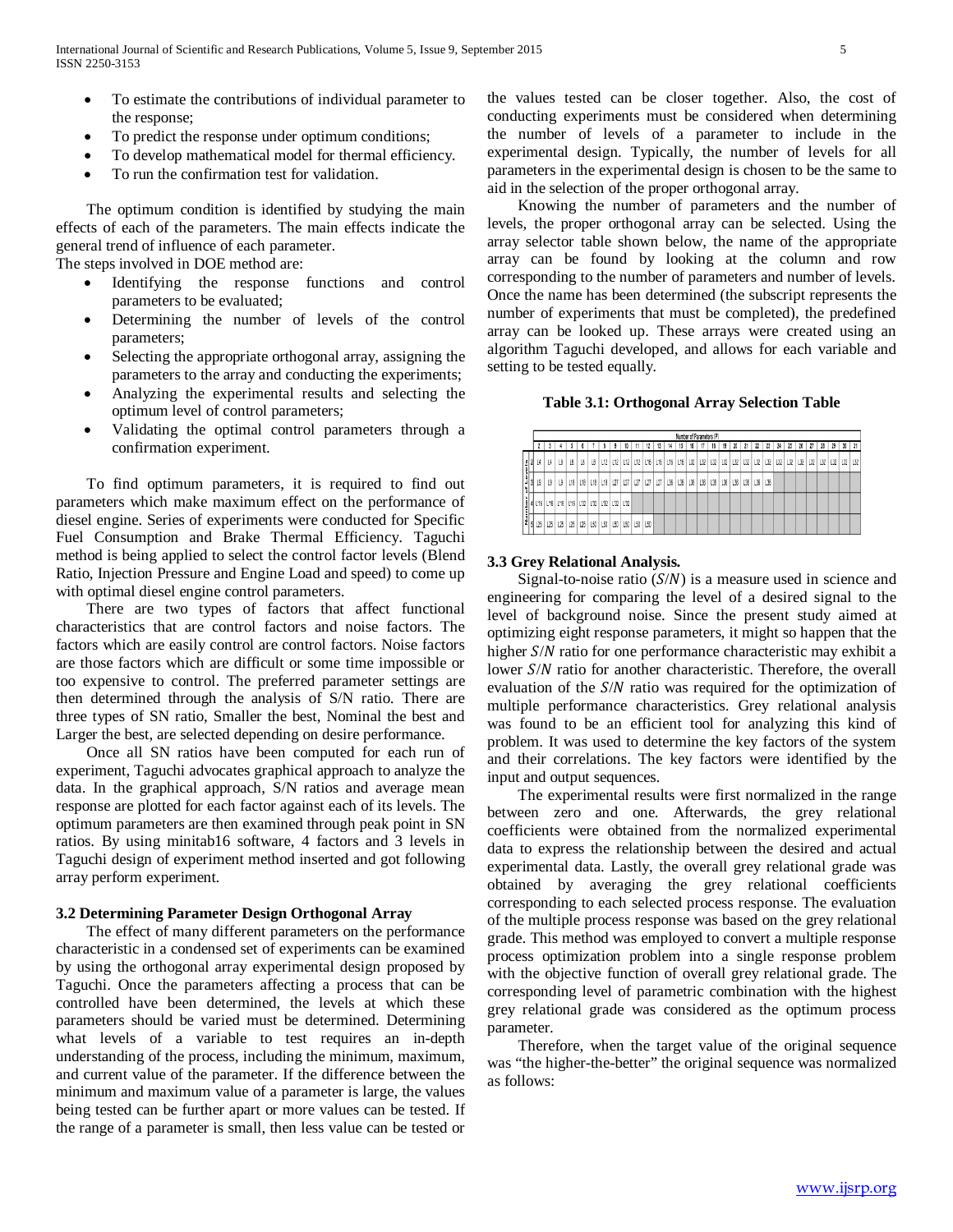$$
x_i(k) = \frac{y_i(k) - \min y_i(k)}{\max y_i(k) - \min y_i(k)}.
$$
\n(3.1)

When the purpose was "the lower-the-better" the original sequence was normalized as follows:

 $y_i$  (k) is the original reference sequence,  $x_i$  (k) is the sequence for comparison,  $i = 1, 2, \ldots, m$ ,

 $k = 1, 2, 3, \ldots, n$ , with m, n being total no of experiments and responses. miny<sub>i</sub> (k) is the smallest value of  $y_i$  (k) and max  $y_i(k)$  is the highest value of  $(k)$ . Here,  $(k)$  was the value after the grey relational generation. An ideal sequence was  $x_0$  (k). The grey relational grade revealed the relational degree between the experimental run sequences  $[x_0 (k)$  and  $x_i (k), i = 1, 2 \ldots]$ . The grey relational coefficient  $\xi_i(k)$  could be calculated as

$$
\xi_{i} (k) = \frac{\Delta_{\min} + \psi \Delta_{\max}}{\Delta_{oi} (k) + \psi \Delta_{\max}},
$$
\n(3.2)

Where,

$$
\Delta_{0i} = \left\| x_0 \left( k \right) - x_i \left( k \right) \right\|
$$

was the difference of the absolute value between  $x_0(k)$  and  $x_i(k)$ . Δmin, Δmax were the minimum and maximum values of the absolute differences  $(\Delta 0i)$  of all comparing sequences. The purpose of distinguishing coefficient  $\psi$  ( $0 \leq \psi \leq 1$ ) was to weaken the effect of Δmax when it became too large. After averaging the grey relational coefficients, the grey relational grade  $\gamma$ o is to be calculated. The higher value of grey relational grade was considered to be the stronger relational degree between the ideal sequence  $x_0(k)$  and the given sequence  $x_i(k)$ . The ideal sequence  $x_0(k)$  was supposed to be the best process response in the experimental layout. Thus the higher relational grade implied that the corresponding parameter combination was closer to the optimal.

#### **3.4 Grey Relational Grade Generation.**

 Accordingly, while converting multiple grey relation grades, the value of weighting factor in engine performance was taken higher than that of emission characteristics. When appropriate, weighting factors  $\beta$  was used with the sequence values; the general form of grey relational grades became

$$
\gamma_o = \sum_{k=1}^n \xi_i(k) \beta \gamma_i \dots, \quad \sum \beta = 1.
$$
\n(3.3)

The different sequence value of weighting factor  $(\beta)$  could be specified from experience, or appropriate weights could be computed by processes such as singular value decomposition using preliminary grey relational grade values. One should note that the use of weighting factors would not be equivalent to changes in the sequence value units used or the choice made for sequence normalization.

 The criteria for optimization of the response parameters was based on the smaller the better *S/N* ratio:

$$
\frac{S}{N} = -10 \log \left[ \frac{1}{r} \sum_{i=1}^{r} y_i^2 \right]
$$
\n(3.4)

 Where, *y*i represents the measured value of the response variable *i*.

 The *S/N* ratio with the higher – the-better characteristic can be expressed as:

$$
\frac{s}{N} = -10 \log \left[ \frac{1}{r} \sum_{i=1}^{r} \frac{1}{\gamma_i^2} \right]
$$
\n(3.5)

 Where, *y*i represents the measured value of the response variable.

 The negative sign is used to ensure that the largest value gives an optimum value for the response variable and therefore robust design.

#### **3.5 ANOVA**

 The analysis of variance (ANOVA) is one of the most commonly used methods of analyzing experiments. It is a flexible and powerful tool of analysis. The mathematics involved requires diligence in calculation, yet the way ANOVA works is relatively simple.

 In any experiment several factors are allowed to vary, a situation called experimental error exists. Experimental error is the random errors created in the experiment from the chance variations in uncontrollable factors such as quality of material, environmental conditions and operators involved. Taken together this experimental error creates a background "noise" in the data. ANOVA measures this background noise. The ANOVA measures the amount of signal each factor under study creates. The signal is the strength of the factor to create a real change in the response variable. If a factor is creating a signal that has more magnitude than the background noise, we say that this factor has the significant effect. Factor that cannot overcome the noise are said to be insignificant as we shall see even insignificant factors can be important in improvement.

 ANOVA is an extremely useful technique concerning researchers in the field of engineering, technology, economy, biology, education, psychology, and sociology and business industries. In many industrial cases, we will have to compare three or more averages.

 There may be variations between samples and within sample items. ANOVA consist of splitting the variances for analytical purpose. Hence it is the method of analyzing the variance to which response is subject in to its various components corresponding to various varieties of seeds or fertilizers or soils differ significantly so that the policy decision could be taken accordingly, concerning a particular variety in the context of agriculture research.

 Thus through ANOVA technique one can, in general investigate any number of failure, which are hypothesized or said to influence the dependent variable. One may as well investigate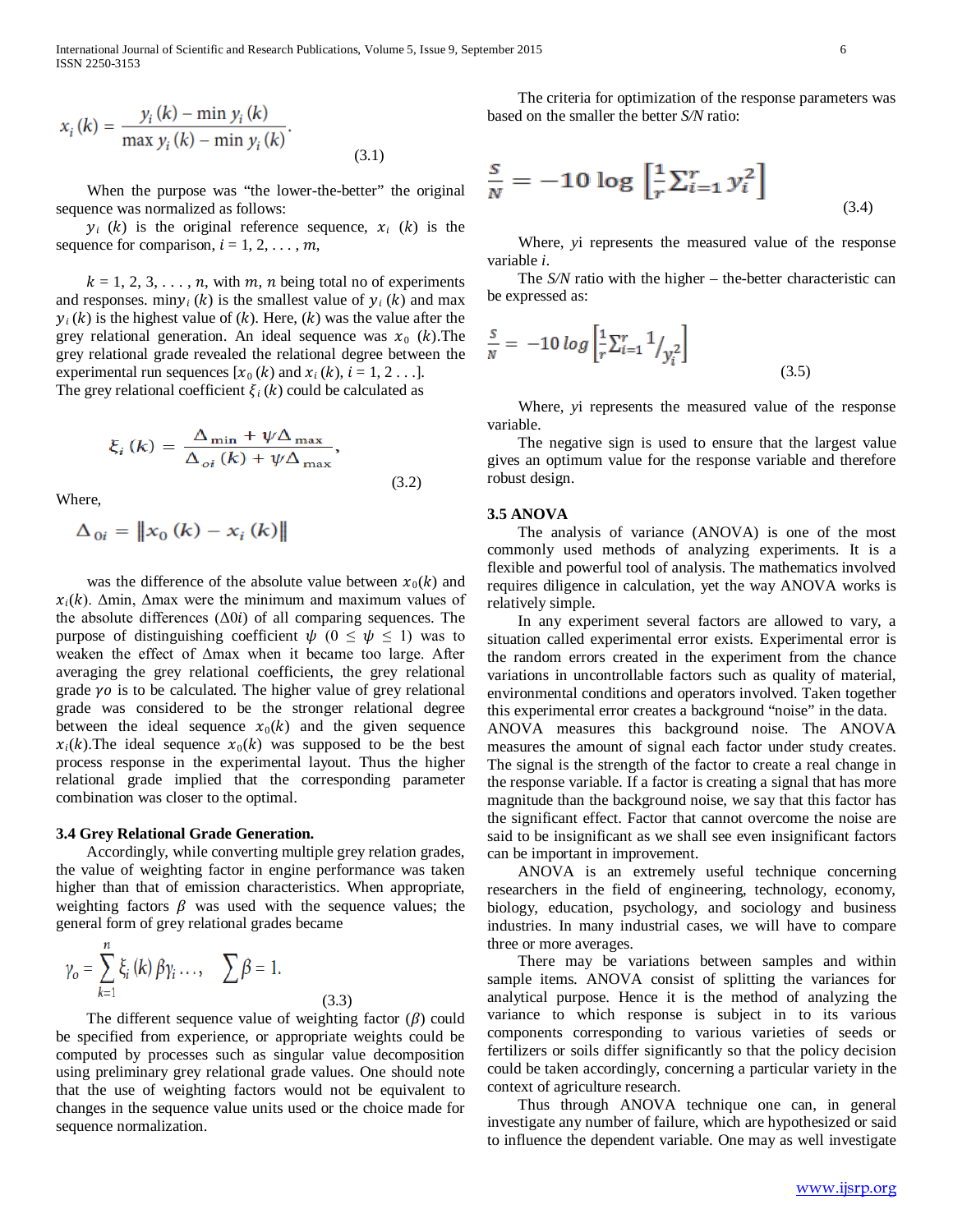the differences amongst various categories within each of these factors, which may have a large number of possible values. We are said to use one-way ANOVA and in case we investigate two factors at the same time, then we use two-way ANOVA. In two or more way ANOVA the interaction (i.e. interaction between two independent variable factors) if any, between two independent variables affecting a dependent variable can as well be studied for better decisions.

#### **3.5.1Basic principles of ANOVA**

 The basic principle of ANOVA is to test for differences among of the population by examining the amount of variation within each of samples, relative to the amount of variation between the samples. In terms of variation within given population, it is assumed that the values of (X) differ from the mean of this population only because of random effects i.e. there are influences on (X) which are unexplainable, whereas in examining differences between populations we assume that the difference between the mean of  $j<sup>th</sup>$  population and ground mean is attributable to what is called specific factor or what is technically described as treatment effect. Thus while using ANOVA we assume that each of the samples is drawn from normal population and that of these populations has the same variances. We also assume that all factors other than the one or more being tested are effectively controlled. Third in other words means that we assume the absence of many factors that might affect our conclusions concerning the factors to be studied.

#### **3.5.2 Steps in ANOVA**

Following steps are involved in carrying out ANOVA:

 Carrying out the number of experiments as per design matrix selected maintaining the combination of factor level in each experiment as per experiment design.

1)Preparing ANOVA table as follows:

a)In first column put factor or interaction.

 b)In second column put degree of freedom for each factor or interaction. This is obtained by number of factor levels minus one. For interaction, degree of freedom is obtained by product of degree of freedom of each interacting factor.

 c)In third column put sum of squares calculated for each factor or interaction. This is traditional statistical calculation, which represents variability.

 d)In fourth column put the value of mean sum of squares or variance by dividing the sum of squares by degree of freedom for each factor or interaction.

 e)Sum of squares for all response values is calculated and is called total sum of squares. The difference between total sum of squares and the total of sum of squares of all the factors and interactions is called as residual or error or no effect sum of squares.

 f)In fifth column ratio of variance (mean square) of each factor to the residual/error/no effect variance is calculated and put. This is called as variance ratio or 'F' ratio.

 1)The F ratio will follow 'F' distribution with (i, j) degree of freedom. Find out the critical F values in ANOVA table with this critical value. If F value for a factor or interaction is exceeding critical F values then it can be concluded that the factor or interaction has a real effect on response variable. Larger the difference between F value and critical; F values from the table, larger is the effect of that particular factor or interaction on response variable.

 2)If residual/error/no effect mean square (variance) is too high: it indicates improper factor selection and improper design of experiment.

 Now computer software is also available for doing all statistical calculation and preparing regression analysis and ANOVA based on experimental design selection. All that we have to do is to mechanically enter the data in the manner prescribed by the software. Such software save engineers from spending time on statistical calculations and allow them to concentrate more on an experimental designs and experiments itself.

#### **3.6 Experimental Setup**

 The setup consists of single cylinder, four stroke, VCR (Variable Compression Ratio) Diesel engine connected to eddy current type dynamometer for loading. The compression ratio can be changed without stopping the engine and without altering the combustion chamber geometry by specially designed *tilting cylinder block* arrangement. Setup is provided with necessary instruments for combustion pressure and crank-angle measurements. These signals are interfaced to computer through engine indicator for Pθ−PV diagrams. Provision is also made for interfacing airflow, fuel flow, temperatures and load measurement. The set up has stand-alone panel box consisting of air box, two fuel tanks for duel fuel test, manometer, fuel measuring unit,transmitters for air and fuel flow measurements, process indicator and engine indicator. Rotameters are provided for cooling water and calorimeter water flow measurement. The setup enables study of VCR engine performance for brake power, indicated power, frictional power, BMEP, IMEP, brake thermal efficiency, indicated thermal efficiency, Mechanical efficiency, volumetric efficiency, specific fuel consumption, A/F ratio and heat balance.

Schematic arrangement of test set up is as shown is figure below: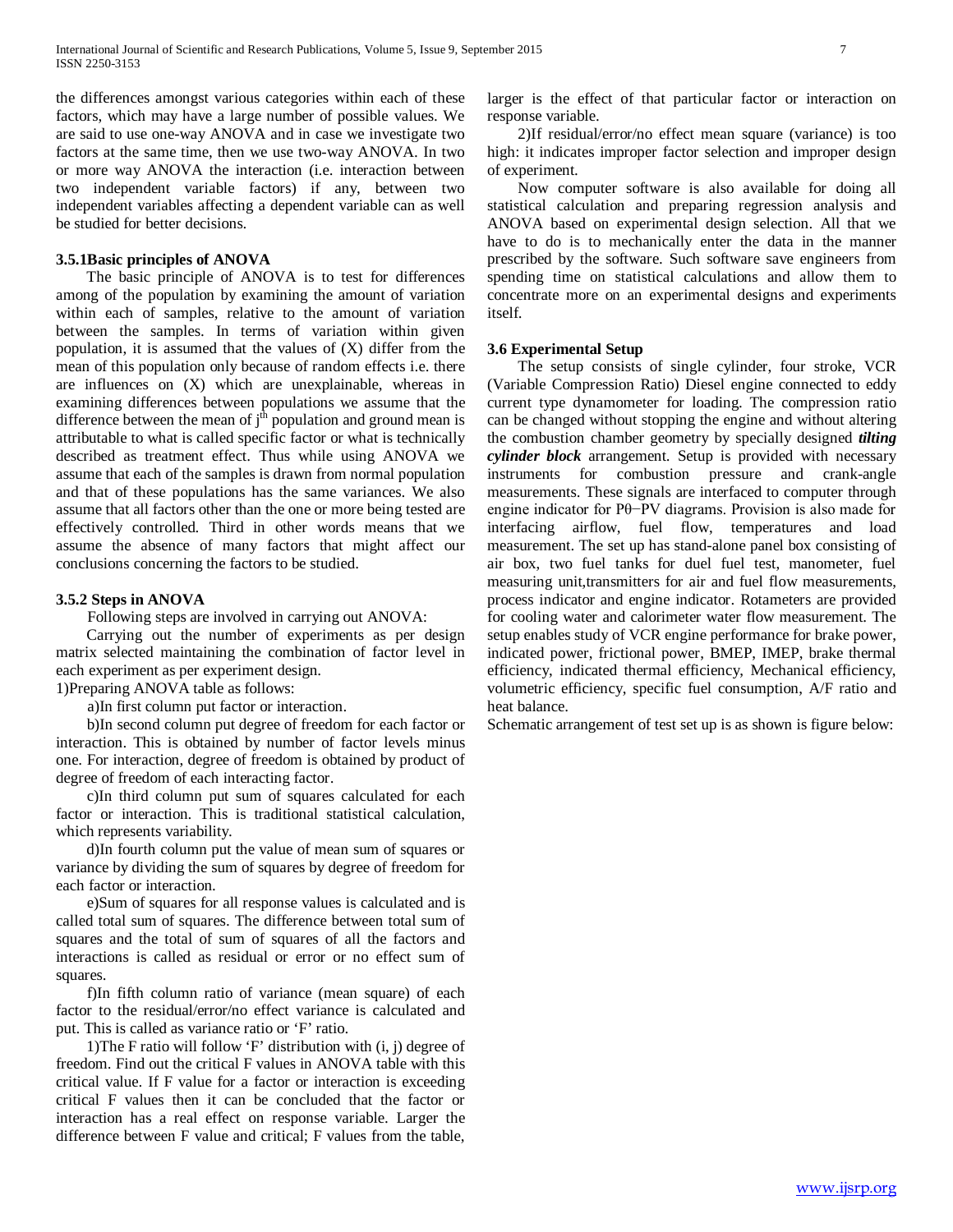

**Figure 3.1: Engine Test Setup**



**Fig.3.2.Schematic arrangement**

#### **Table 3.2: Engine Specifications:**

 **Product :** VCR Engine test setup 1 cylinder, 4 stroke, Diesel (Computerized)

#### **Product code:** 234

**Engine:** Make Kirloskar, Type 1 cylinder, 4 stroke Diesel, water cooled, power 3.5 kW at 1500 rpm, stroke 110 mm, bore 87.5 mm. 661 cc, CR 17.5, Modified to VCR engine CR range 12 to 18

**Dynamometer:** Type eddy current, water cooled, with loading unit

**Propeller shaft:** With universal joints

**Air box:** M S fabricated with orifice meter and manometer Fuel tank: Capacity 15 lit with glass fuel metering column **Calorimeter:** Type Pipe in pipe

Piezo sensor: Range 5000 PSI, with low noise cable

**Crank angle sensor:** Resolution 1 Deg, Speed 5500 RPM with TDC pulse.

**Data acquisition device:** NI USB-6210, 16-bit, 250kS/s.

Piezo powering unit: Make-Cuadra, Model AX-409.

**Digital milivoltmeter:** Range 0-200mV, panel mounted

**Temperature sensor:** Type RTD, PT100 and Thermocouple, Type K

**Temperature transmitter:** Type two wire, Input RTD PT100, Range 0–100 Deg C, Output 4–20 mA and Type two wire, Input Thermocouple, Range 0–1200 Deg C, Output 4–20 mA **Load indicator:** Digital, Range 0-50 Kg, Supply 230VAC

**Load sensor:** Load cell, type strain gauge, range 0-50 Kg

**Fuel flow transmitter:**DP transmitter, Range 0-500 mm WC Air flow transmitter: Pressure transmitter, Range (-) 250 mm WC

The test rig consists of:

1] Loading arrangement

2] A fuel input measuring arrangement

3] An arrangement for measuring the heat carried away by cooling water from engine jacket.

4] An arrangement for measuring the heat carried away by cooling water from exhaust

#### **3.6.1.Loading arrangement**

 A rope brake dynamometer arrangement with a brake drum couple to the engine shaft and provided with a cooling water arrangement and spring balances. The load can be varied by increasing the rope tension on the brake drum with moving the hand wheel provided on the frame.

#### **3.6.2.A fuel input measuring arrangement**

 This arrangement consists of a fuel tank of suitable capacity mounted on a stand. The fuel goes to the engine through 50 ml burette. The burette facilitates the measurement of fuel consumption for a definite period with the help of stopwatch.

#### **3.6.3.An arrangement for measuring the heat carried away by cooling water from engine jacket.**

 Suitable pipefitting is provided for circulating the cooling water into the engine water jacket. For measuring the rate of flow of cooling water, a water meter is provided. With these entire arrangements, we can find the heat carried away by cooling water. The temperature of inlet and outlet water can be directly read from the digital temperature indicator.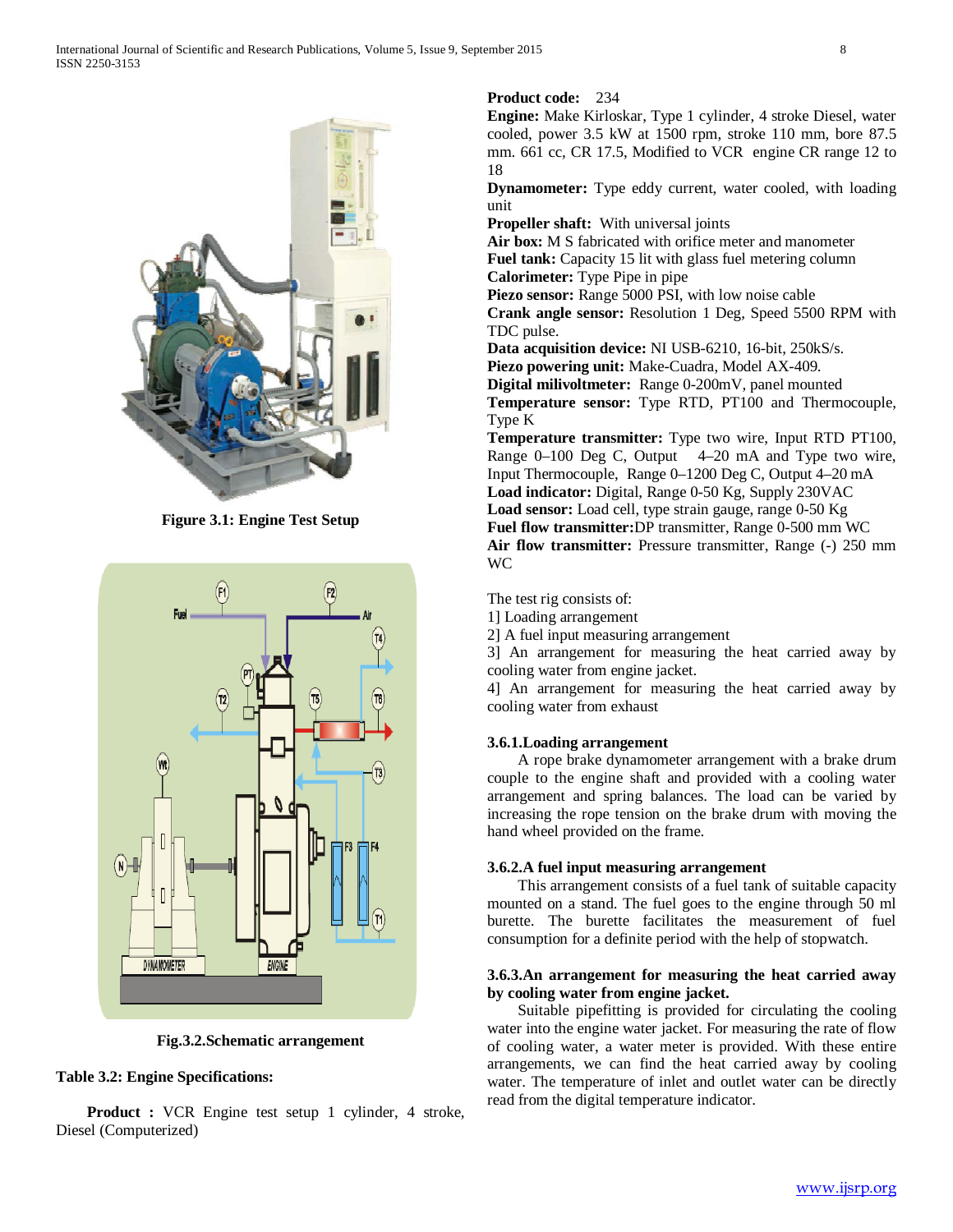#### **3.6.4.An arrangement for measuring the heat carried away by cooling water from exhaust**

 It consists of exhaust gas calorimeter to measure the heat carried away by exhaust gases. Exhaust gas calorimeter consists of a central tube and an outer jacket. Exhaust gases passes through central tube and water is circulated in outer jacket to get the maximum temperature difference of exhaust gases at inlet and outlet of calorimeter. The volume of water circulation is measured with the help of water meter and stopwatch. Thermocouples are provided to get the inlet and outlet temperature of exhaust gases and water circulated.

#### **3.7.Design of Experiment**

1.Selection of control parameters

 The following control parameters are selected for the experimental investigation with the three levels.

**Table 3.3: Control parameters and their levels**

| <b>Factors</b>      | Level 1 | Level 2 | Level 3 |
|---------------------|---------|---------|---------|
| Blend Ratio $(\% )$ | 20      | 30      | 40      |
| Load (kg)           |         |         | 10      |
| Speed (rpm)         | 1520    | 1510    | 1490    |

1.Selection of Taguchi orthogonal array Factors: 3 and Levels: 3

 In this study, a L9 orthogonal array with three columns and nine rows will be used.

No. of Runs: 9

| <b>Experiment</b>       | <b>Blend Ratio</b> | <b>Load</b> | Speed (rpm) |
|-------------------------|--------------------|-------------|-------------|
| No.                     | (%)                | (kg)        |             |
|                         |                    |             |             |
| $\mathbf{1}$            | 20                 | 5           | 1520        |
| $\overline{2}$          | 20                 | 8           | 1510        |
| 3                       | 20                 | 10          | 1490        |
| $\overline{\mathbf{4}}$ | 30                 | 5           | 1520        |
| 5                       | 30                 | 8           | 1510        |
| 6                       | 30                 | 10          | 1490        |
| 7                       | 40                 | 5           | 1520        |
| 8                       | 40                 | 8           | 1510        |
| 9                       | 40                 | 10          | 1490        |

#### **Table 3.4: L9 Orthogonal Array**

 1. Setting optimum conditions and prediction of response parameters

 The next step in DOE analysis is determining optimal conditions of the control parameters to give the optimum responses. In this work the response variables to be optimized were BTHE, has to be maximized and B.S.F.C. to be reduced as much as possible. Hence the optimum parameter settings will be those that give maximum values of the BTHE and minimum values of B.S.F.C, HC, and NOx. The optimum settings of the parameters were achieved from the S/N Tables of the control parameters.

#### **3.8 Analysis Method**

 Experiment is planned according to Taguchi's L9 orthogonal array, which has 9 rows corresponding to the number of testes with 3 columns at three levels as shown in table. The first column of table is assigned to Blend proportion i.e. % of cottonseed Biodiesel in diesel, the second to Load, the third column is assigned to Engine Speed. It means a total 9 experiments must be conducted using the combination of levels for each independent factor. This orthogonal array is chosen due to its capability to check the interactions among factors. The experimental results will then transferred in to a Signal to Noise (S/N) ratio. The category the higher-the better for Brake Thermal Efficiency and smaller the better for Brake Specific Fuel Consumption will be used to calculate the S/N ratio for finding optimum set of parameters.

#### 1.Determination of fuel consumption:

 Fuel tank is attached with a graduated burette. The valve at the bottom of the tank is closed when fuel consumption rate is to be measured so that fuel is consumed only from the burette. The time taken for 'x' amount of fuel consumption is recorded to measure the fuel consumption rate.

#### 2.Determination of brake power:

 The equivalent load 'W' is recorded from the calibrated circular scale incorporated in the dynamometer setup. Brake power is obtained by using the formula:  $B.P = (\pi DWN)/60$ 

Where,

D is diameter of the brake drum in mm N is speed of the engine in r/min

3. Determination of brake thermal efficiency

 Brake thermal efficiency= (B.P x3600)/ (mf x C.V) Where,

mf is fuel consumption in kg/h

C.V is calorific value of the fuel used in MJ/kg

 4. Grey analysis and weighting factor assigning to the response parameters and obtaining optimal levels of engine performance process parameters. Finally, confirmation experiments will be conducted.

 5. Develop Mathematical method for thermal efficiency of engine with biodiesel blends and validate the model with experimental results.

#### IV. EXPERIMENTATION

 **4.1 Experimental observations:** Observation table for different biodiesel blend at variable load is shown below at compression ratio 18.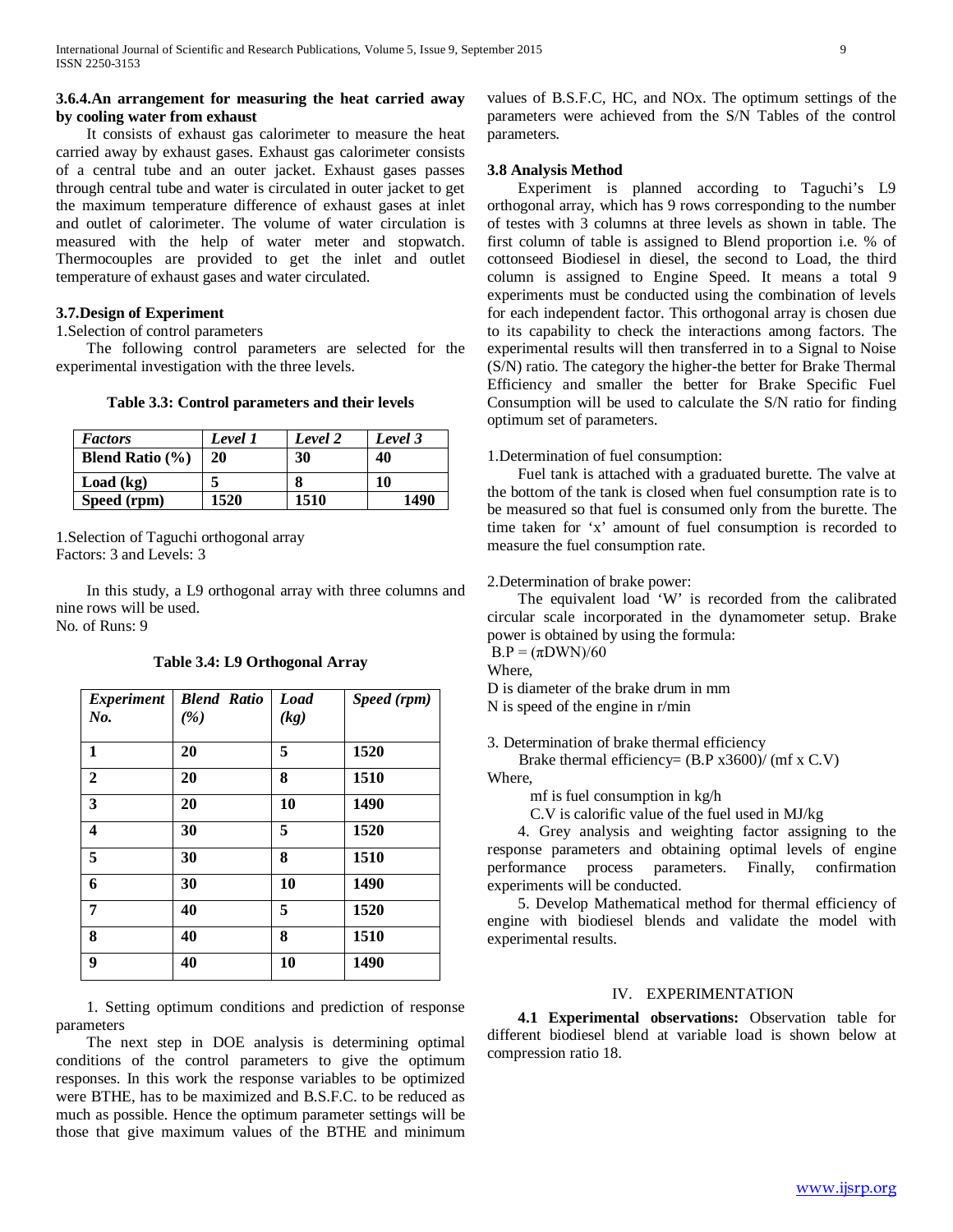| sr.<br>$\mathbf{n}\mathbf{o}$ | blend<br>(%) | comp.<br>ratio | load<br>(kg)      | bp<br>(kw)        | airflow<br>(kg/h)  | fuel<br>flow | a/f<br>ratio |
|-------------------------------|--------------|----------------|-------------------|-------------------|--------------------|--------------|--------------|
| 1.                            | 0.00         | 18             | 0.1               | 0.03              | 30.28              | 0.52         | 58.37        |
|                               |              |                | 5.00              | 1.46              | 29.22              | 0.51         | 57.49        |
|                               |              |                | 8.00              | 2.29              | $28.\overline{30}$ | 0.50         | 56.26        |
|                               |              |                | $\overline{10.0}$ | 2.81              | 27.16              | 0.49         | 55.08        |
| 2.                            | 20           | 18             | 0.1               | 0.03              | 29.93              | 0.48         | 62.13        |
|                               |              |                | $\frac{1}{5.00}$  | 1.72              | 29.04              | 0.46         | 62.59        |
|                               |              |                | 8.00              | 2.76              | 28.67              | 0.46         | 62.38        |
|                               |              |                | 10.0              | $\overline{3.45}$ | 28.30              | 0.46         | 62.14        |
| 3.                            | 30           | 18             | 0.1               | 0.03              | 29.75              | 0.52         | 57.44        |
|                               |              |                | 5.00              | 1.44              | 28.85              | 0.51         | 56.84        |
|                               |              |                | 8.00              | 2.29              | 28.49              | 0.50         | 57.24        |
|                               |              |                | $\overline{10.0}$ | 2.85              | 28.11              | 0.48         | 58.15        |
| $\overline{4}$ .              | 40           | 18             | $\overline{0.1}$  | 0.03              | 29.75              | 0.54         | 55.48        |
|                               |              |                | 5.00              | 1.45              | 28.85              | 0.53         | 54.93        |
|                               |              |                | 8.00              | 2.29              | 28.49              | 0.52         | 54.78        |
|                               |              |                | 10.0              | 2.84              | 28.11              | 0.51         | 55.16        |

#### **Table:4.1 Observations for different blends of fuel**

#### V. DESIGN OF EXPERIMENT

### **5.1 Response table for efficiency**

#### **Table 6.1 Response table for efficiency**

| LEVEL1       | <b>BLEND</b> | <b>LOAD</b> | <b>SPEED</b> |
|--------------|--------------|-------------|--------------|
|              | 41.70        | 26.92       | 39.76        |
|              | 40.23        | 41.14       | 40.85        |
|              | 38.11        | 51.98       | 39.43        |
| <b>DELTA</b> | 3.58         | 23.06       | 1.42         |
| <b>RANK</b>  |              |             |              |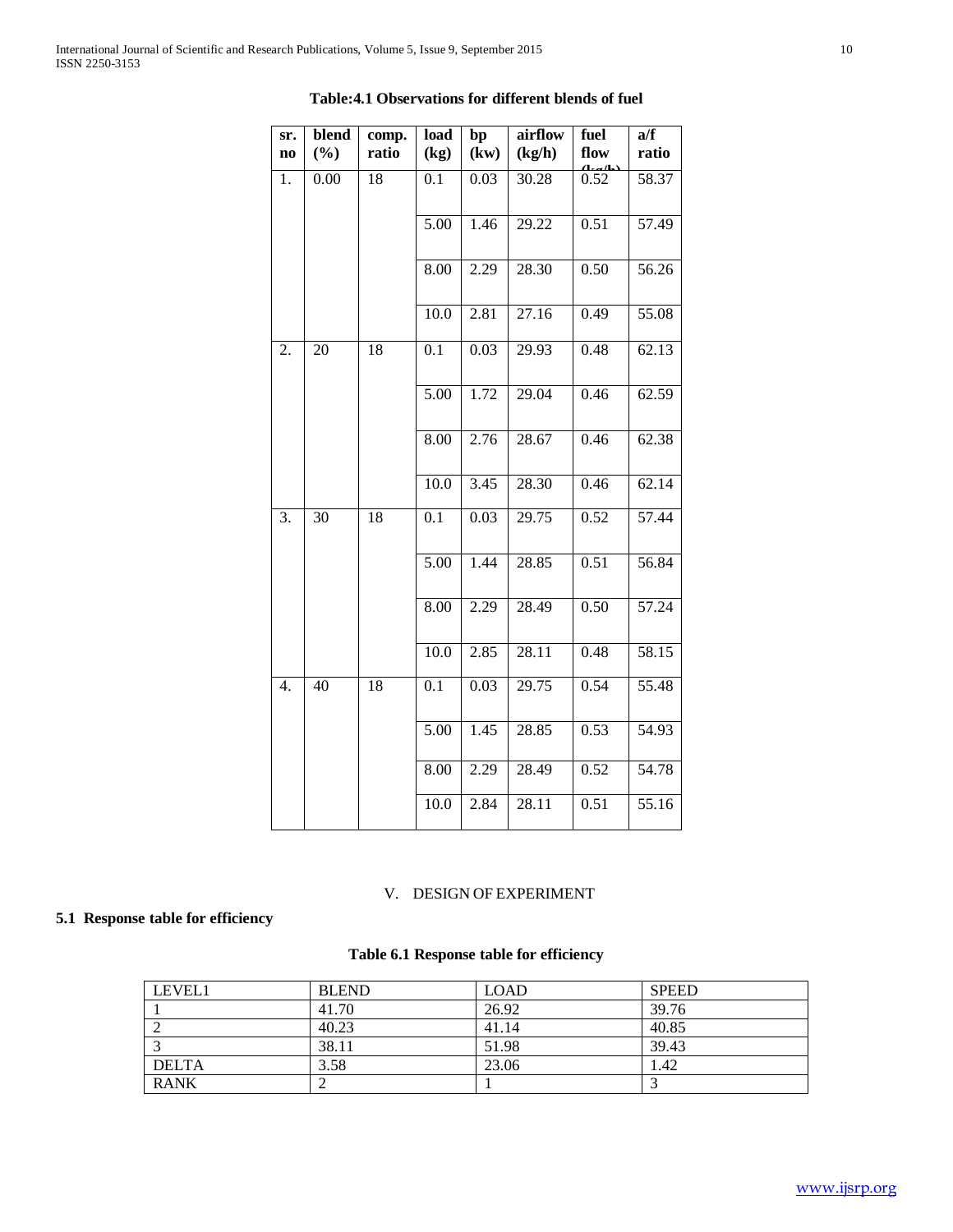#### Result:-

 1. Table shows that as the load increases the speed decrease so the delay time decrease & the efficiency increase.

 2. As the blend mixture increase efficiency decrease from DOE.

#### **5.2 Orthogonal Array:-**

 From the below table we can see that 20% blend has the highest efficiency (54.31) & s/n ratio (34.6976) in experiment number 03.

S/N Ratio:- (bigger is the better)

**Table 6.2 Optimization for blending mixture**

| Sr.<br>N <sub>0</sub> | Blend      | Load      | Speed | Efficiency | S/N Ratio |
|-----------------------|------------|-----------|-------|------------|-----------|
| 1                     | 20         | 5         | 1522  | 27.18      | 28.6850   |
| 2                     | 20         | 8         | 1512  | 43.60      | 32.7897   |
| $\overline{3}$        | <u> 20</u> | <u>10</u> | 1493  | 54.31      | 34.6976   |
| 4                     | 30         | 5         | 1512  | 28.88      | 29.2119   |
| 5                     | 30         | 8         | 1493  | 40.26      | 32.0975   |
| 6                     | 30         | 10        | 1522  | 51.56      | 34.2463   |
| 7                     | 40         | 5         | 1493  | 24.70      | 27.8539   |
| 8                     | 40         | 8         | 1522  | 39.56      | 31.9451   |
| 9                     | 40         | 10        | 1512  | 50.08      | 33.9933   |

#### **5.2.1 Comparison Graph**



Graph 5.1 Load Vs blend & efficiency



**Graph 5.2 Main Effects Plot for Means**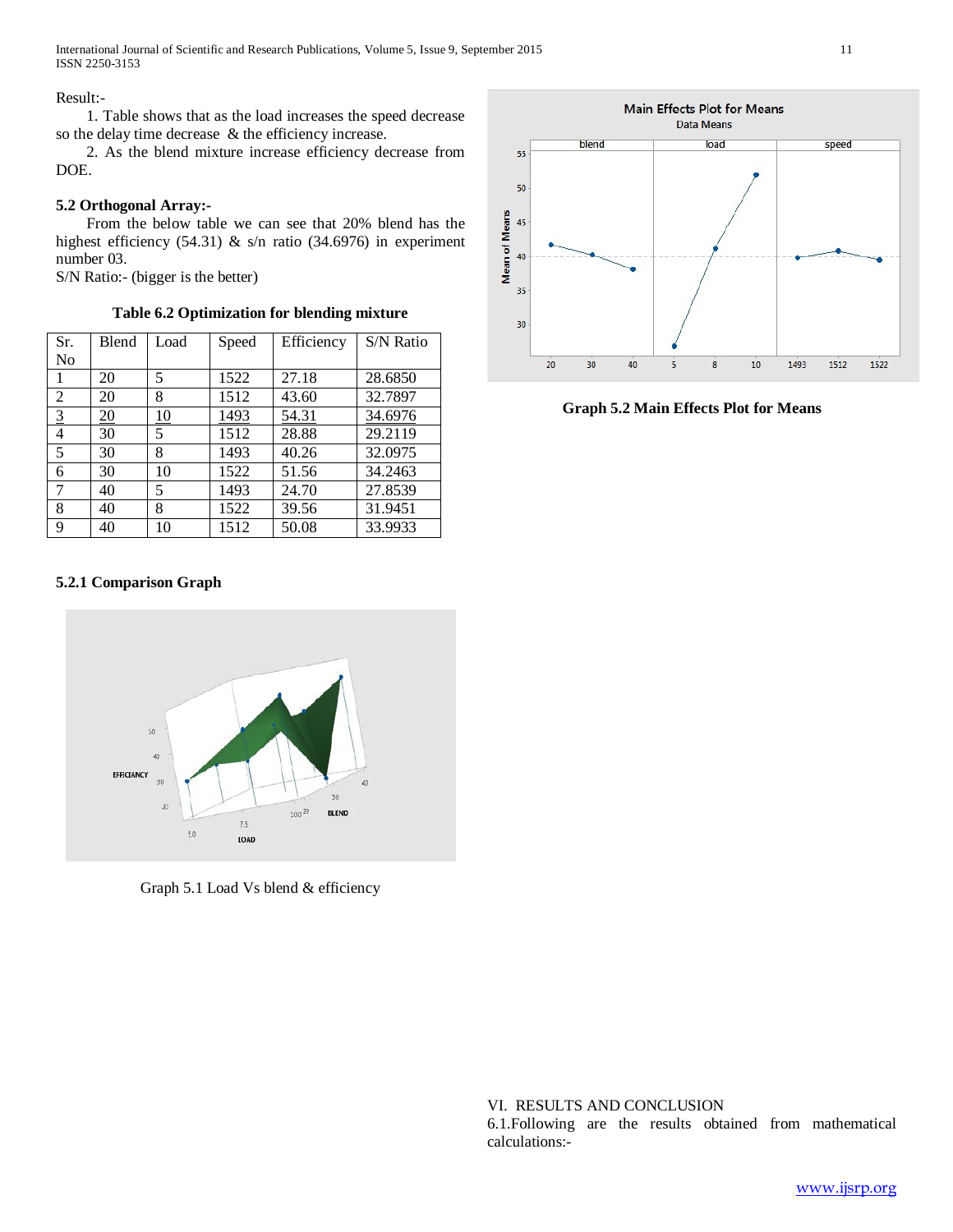| Sr.            | $B(\%)$ | Load | BP   | bsfc     | <b>BTh.eff</b> | A/F          |
|----------------|---------|------|------|----------|----------------|--------------|
| N <sub>0</sub> |         | (Kg) | (KW) | (Kg/kwh) | $(\%)$         | <b>Ratio</b> |
| 1.             | 0.00    | 0.1  | 0.03 | 17.56    | 0.49           | 58.37        |
|                |         | 5.00 | 1.46 | 0.35     | 24.59          | 57.49        |
|                |         | 8.00 | 2.29 | 0.22     | 39.07          | 56.26        |
|                |         | 10.0 | 2.81 | 0.18     | 48.77          | 55.08        |
| 2.             | 20      | 0.1  | 0.03 | 16.46    | 0.53           | 62.13        |
|                |         | 5.00 | 1.72 | 0.32     | 27.18          | 62.59        |
|                |         | 8.00 | 2.76 | 0.20     | 43.60          | 62.38        |
|                |         | 10.0 | 3.45 | 0.16     | 54.31          | 62.14        |
| 3.             | 30      | 0.1  | 0.03 | 17.69    | 0.49           | 57.44        |
|                |         | 5.00 | 1.44 | 0.35     | 24.88          | 56.84        |
|                |         | 8.00 | 2.29 | 0.22     | 40.26          | 57.24        |
|                |         | 10.0 | 2.85 | 0.17     | 51.56          | 58.15        |
| 4.             | 40      | 0.1  | 0.03 | 18.27    | 0.49           | 55.48        |
|                |         | 5.00 | 1.45 | 0.36     | 24.70          | 54.93        |
|                |         | 8.00 | 2.29 | 0.23     | 39.56          | 54.78        |
|                |         | 10.0 | 2.84 | 0.18     | 50.08          | 55.16        |

#### **Table 6.1 Result table for mathematical analysis**



**6.3Variation of Bsfc with load:-**

Table 6. 3<br>Load and  $\mathbf{B}_{\text{th}}$  at different Blends

| Sr.<br><b>MT</b> | Blend $(\% )$ | Load<br>$T$ . | <b>BSFC</b><br>$-1$ |
|------------------|---------------|---------------|---------------------|
| 1.               | 0.00          | 0.1           | 17.56               |
|                  |               | 5.00          | 0.35                |
|                  |               | 8.00          | 0.22                |
|                  |               | 10.0          | 0.18                |
| 2.               | 20            | 0.1           | 16.46               |
|                  |               | 5.00          | 0.32                |
|                  |               | 8.00          | 0.20                |
|                  |               | 10.0          | 0.16                |
| 3.               | 30            | 0.1           | 17.69               |
|                  |               | 5.00          | 0.35                |
|                  |               | 8.00          | 0.22                |
|                  |               | 10.0          | 0.17                |
| 4.               | 40            | 0.1           | 18.27               |
|                  |               | 5.00          | 0.36                |
|                  |               | 8.00          | 0.23                |
|                  |               | 10.0          | 0.18                |

## Table6.2 Load and B<sub>th</sub> at different Blends

**6.2Variation of Bth efficiency with load:-**

| Sr.              | <b>Blend</b> | Load                    | <b>BTh.eff</b> |
|------------------|--------------|-------------------------|----------------|
| $\mathbf{M}$     | (0/1)        | $(\mathbf{V}_{\alpha})$ | (0/1)          |
| 1.               | 0.00         | 0.1                     | 0.49           |
|                  |              | 5.00                    | 24.59          |
|                  |              | 8.00                    | 39.07          |
|                  |              | 10.0                    | 48.77          |
| 2.               | 20           | 0.1                     | 0.53           |
|                  |              | 5.00                    | 27.18          |
|                  |              | 8.00                    | 43.60          |
|                  |              | 10.0                    | 54.31          |
| 3.               | 30           | 0.1                     | 0.49           |
|                  |              | 5.00                    | 24.88          |
|                  |              | 8.00                    | 40.26          |
|                  |              | 10.0                    | 51.56          |
| $\overline{4}$ . | 40           | 0.1                     | 0.49           |
|                  |              | 5.00                    | 24.70          |
|                  |              | 8.00                    | 39.56          |
|                  |              | 10.0                    | 50.08          |

[www.ijsrp.org](http://ijsrp.org/)